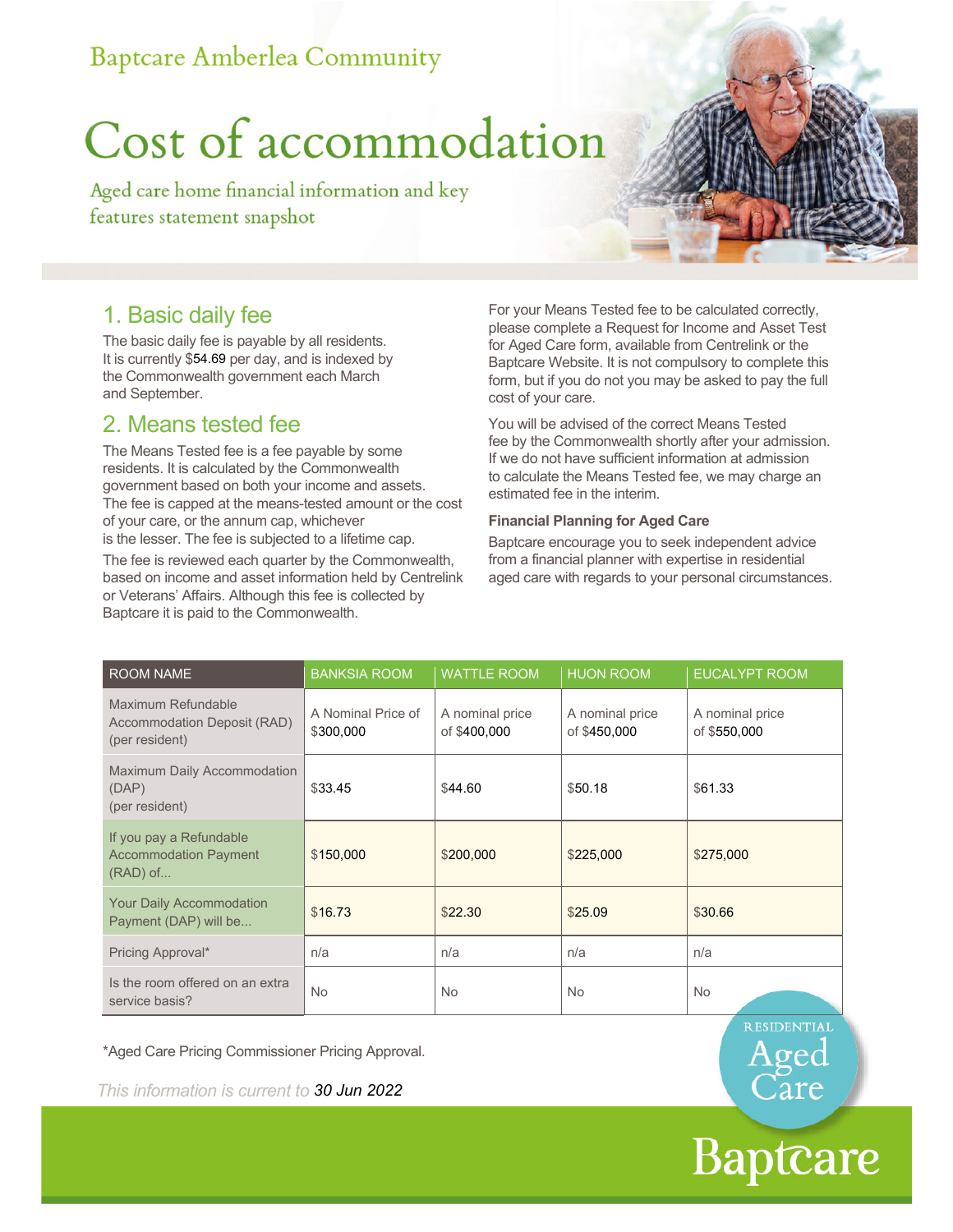#### 3. Accommodation payment

We encourage potential residents or their families to contact us to discuss their situation. Residents can choose to make their accommodation payment in one of three ways:

- 1. A Refundable Accommodation Deposit (RAD). You can pay the room price in full as a lump sum amount. This amount is held by the home for the duration of your residency, and is fully refundable to you when you leave, unless you choose to have any of your fees and charges deducted from the RAD.
- 2. A Daily Accommodation Payment (DAP). You can choose to not pay the lump sum amount, but a daily interest equivalent amount added to your monthly fees. Please see below for examples of this payment method.
- 3. A combination of RAD and DAP. You can pay any portion of the RAD lump sum amount, and pay the remaining balance as a DAP equivalent. Please see below for examples of this payment method.

You can elect to pay the DAP as an additional fee each month, or to have it deducted from a RAD lump sum if you are making a combination payment. If deducted from the lump sum, this will reduce the RAD refund paid to you or to your estate. If the DAP or other fees are deducted from the RAD lump sum, you will be levied an additional interest charge. Please see below for examples of this payment method.

Any Accommodation Payment is due at the date of admission. If you choose to pay the RAD after admission, you will be charged interest on any unpaid amount. The interest rate is currently 4.07% per annum.

The DAP is calculated using the same interest rate.

If you have less than the full accommodation payment you might pay the room price by choosing a combination payment. If the room price is **\$**450,000 you might pay a RAD of **\$**300,000 and a DAP equivalent for the **\$**150,000 balance starting at **\$**16.73 per day. You can choose to pay the DAP each month along with your basic fees, or have it deducted from the RAD balance.

However you choose to pay for your accommodation, it is advisable to obtain independent financial advice before making a final decision.

If your combined income and assets are below the current limits specified by the Commonwealth that you qualify as a supported or low means resident, the accommodation payment is calculated by Services Australia. The government will review this quarterly according to any changes in your financial situation.

You must provide a current income and asset assessment for residential aged care that shows your eligibility for the discounted price. Otherwise you will be asked to pay the advertised rate.

Information on completing an assessment can be found at:

**https://www.myagedcare.gov.au/income-and-meansassessments/**

#### **Financial Planning for Aged Care**

Baptcare strongly encourages you to find an advisor that you are comfortable with and to check their qualifications, fees and references.

Services Australia offers a free Financial Information Service (FIS). Call 132 300 for access. A list of some financial planners specialising in aged care is available here:

**https://www.agedcareguide.com.au/ products‐and‐services/financial‐ services/find**

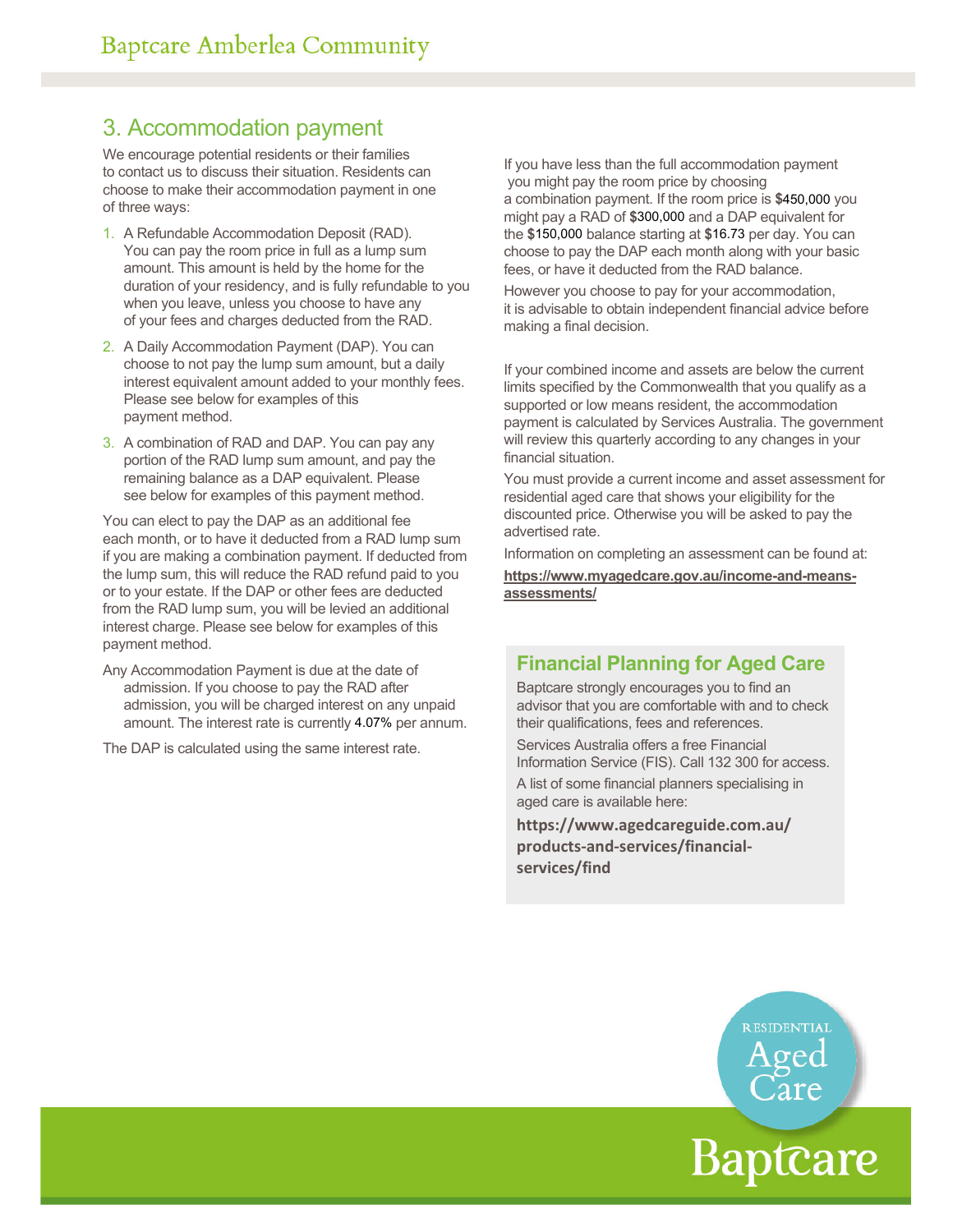## Room and communal area features

| <b>ROOM NAME</b>                                                                                                               | <b>BANKSIA ROOM</b>                                                                                                                                                                                                                                                                                                                                                                                                                                                            | <b>WATTLE ROOM</b>                                                                                                                                                                                                                                                                                                                                     | <b>HUON ROOM</b>                                                                                                                                                                                                                                                                                                                                                                                                                                                                                                   | EUCALYPT ROOM                                                                                                                                                                                                                                                                                                                                                                                                                                                                                                                                                                       |  |
|--------------------------------------------------------------------------------------------------------------------------------|--------------------------------------------------------------------------------------------------------------------------------------------------------------------------------------------------------------------------------------------------------------------------------------------------------------------------------------------------------------------------------------------------------------------------------------------------------------------------------|--------------------------------------------------------------------------------------------------------------------------------------------------------------------------------------------------------------------------------------------------------------------------------------------------------------------------------------------------------|--------------------------------------------------------------------------------------------------------------------------------------------------------------------------------------------------------------------------------------------------------------------------------------------------------------------------------------------------------------------------------------------------------------------------------------------------------------------------------------------------------------------|-------------------------------------------------------------------------------------------------------------------------------------------------------------------------------------------------------------------------------------------------------------------------------------------------------------------------------------------------------------------------------------------------------------------------------------------------------------------------------------------------------------------------------------------------------------------------------------|--|
| Room category                                                                                                                  | Shared room<br>+ shared ensuite                                                                                                                                                                                                                                                                                                                                                                                                                                                | Single room<br>+ shared ensuite                                                                                                                                                                                                                                                                                                                        | Single room<br>+ private ensuite                                                                                                                                                                                                                                                                                                                                                                                                                                                                                   | Single room<br>+ private ensuite                                                                                                                                                                                                                                                                                                                                                                                                                                                                                                                                                    |  |
| <b>Maximum</b><br>occupancy                                                                                                    | $\overline{2}$                                                                                                                                                                                                                                                                                                                                                                                                                                                                 | $\mathbf{1}$                                                                                                                                                                                                                                                                                                                                           | $\mathbf{1}$                                                                                                                                                                                                                                                                                                                                                                                                                                                                                                       | $\mathbf{1}$                                                                                                                                                                                                                                                                                                                                                                                                                                                                                                                                                                        |  |
| <b>Room Numbers</b>                                                                                                            | $HC06 - HC11$                                                                                                                                                                                                                                                                                                                                                                                                                                                                  | $HC13 - HC16$                                                                                                                                                                                                                                                                                                                                          | $LC01 - LC61, HCO1 -$<br>HC05, HC12, HC17,<br>$HC26 - HC30$                                                                                                                                                                                                                                                                                                                                                                                                                                                        | $HC18 - HC25$                                                                                                                                                                                                                                                                                                                                                                                                                                                                                                                                                                       |  |
| Quality,<br>condition and<br>amenity of room                                                                                   | These suites are<br>tastefully fitted out<br>standard above average<br>sized rooms, well<br>appointed and have:<br>- Bright rooms with<br>window outlook to<br>splendid cottage gardens<br>-Ensuite bathroom quality<br>adjustable fittings, and<br>non-slip vinyl on ensuite<br>floor. These rooms are<br>most suitable for couples<br>accommodation.<br>Close proximity sitting<br>rooms or courtyards                                                                       | These suites have had<br>a quality fit-out, are<br>well appointed and<br>have:<br>-Bright rooms with<br>window outlook to<br>splendid cottage<br>gardens and distant<br>views<br>- Ensuite bathroom<br>with a built-in shower<br>chair, quality fittings,<br>and nonslip vinyl on<br>ensuite floor.<br>Close proximity sitting<br>rooms or courtyards. | These suites have had<br>a premium fit-out and<br>are extra large and well<br>appointed and have:<br>-Bright rooms with<br>window outlook to<br>splendid cottage<br>gardens and distant<br>views<br>-Ensuite bathroom with<br>a built-in shower chair,<br>quality fittings, and<br>nonslip vinyl on ensuite<br>floor. Close proximity<br>private sitting room,<br>which opens directly on<br>to the decked balcony.<br>Conveniently located<br>close to doctors room.<br>A high/low electrically<br>operated bath. | These suites are quality,<br>extra large and well<br>appointed and have:<br>-Large ceiling to floor<br>windows, with a glass<br>door opening on to an<br>extensive decked<br>balcony, overlooking<br>splendid gardens and<br>distant views<br>- Ensuite bathroom with<br>a built-in shower chair.<br>quality fittings, and<br>nonslip vinyl on ensuite<br>floor Close proximity to<br>private sitting room,<br>which opens directly<br>onto the decked<br>balcony. Conveniently<br>located close to doctors<br>room. A high/low<br>electrically operated<br>bath and bed available. |  |
| Common<br>amenities                                                                                                            | Built-in robe with a lockable storage cupboard, shelving and hanging; Bed & bedside cabinet with<br>lockable storage cupboard and sitting chair; Over bed lights; Ceiling Fan; Individual heating; Curtains<br>and quality carpet in bedroom; Lockable door.                                                                                                                                                                                                                   |                                                                                                                                                                                                                                                                                                                                                        |                                                                                                                                                                                                                                                                                                                                                                                                                                                                                                                    |                                                                                                                                                                                                                                                                                                                                                                                                                                                                                                                                                                                     |  |
| Size of room<br>(with ensuite)                                                                                                 | Average 25 m <sup>2</sup>                                                                                                                                                                                                                                                                                                                                                                                                                                                      | Average 16 m <sup>2</sup>                                                                                                                                                                                                                                                                                                                              | Average 16 m <sup>2</sup>                                                                                                                                                                                                                                                                                                                                                                                                                                                                                          | Average 19.5 m <sup>2</sup>                                                                                                                                                                                                                                                                                                                                                                                                                                                                                                                                                         |  |
| Quality, condition,<br>size and amenity<br>of common areas<br>to which a person<br>living in this room<br>would have<br>access | Amberlea is a modern, spacious aged care community. As well as having your own room, you can also<br>enjoy time in our shared areas, which include:<br>• Numerous lounge, sitting and recreational areas<br>• A private dining room for family dinners and functions<br>• A chapel/spiritual area<br>• A library and quiet reading areas<br>• BBQ and open-air courtyard areas.<br>We also have an on-site hairdressing salon, coffee and tea facilities, kitchen and laundry. |                                                                                                                                                                                                                                                                                                                                                        |                                                                                                                                                                                                                                                                                                                                                                                                                                                                                                                    |                                                                                                                                                                                                                                                                                                                                                                                                                                                                                                                                                                                     |  |

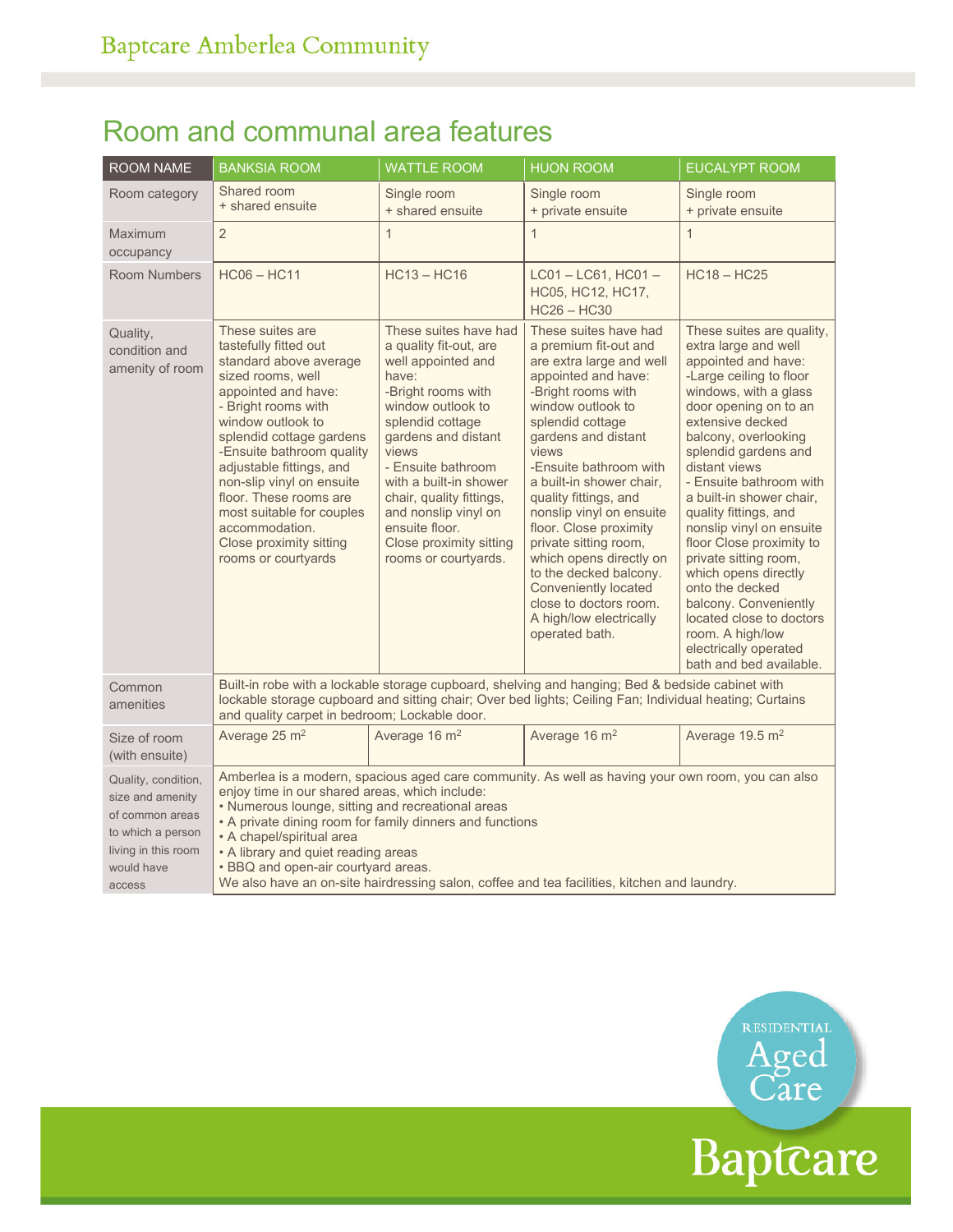| Any additional<br>care or services<br>offered at no<br>additional cost | On-site catering with chef prepared meals, focusing on taste, presentation, and nutrition. Our<br>chefs work in conjunction with dieticians to ensure nutritional needs are met.<br>Full laundry service is provided.<br>There are allied health care services such as podiatry, physiotherapy and diversional therapy.<br>$\bullet$<br>Pastoral care, including a chaplain and spiritual support.<br>$\bullet$<br>Regular entertainment and exercise activities.<br>A bus is available to transport residents on regular outings.<br>$\bullet$<br>24 hour-a-day, nursing-led care:<br>Baptcare Residential Care and Service managers are registered nurses.<br>$\bullet$<br>Registered nurses are on duty 24 hours a day, 7 days a week.<br>$\bullet$<br>Registered nurse Unit Managers provide consistency of care and communication. |  |
|------------------------------------------------------------------------|-----------------------------------------------------------------------------------------------------------------------------------------------------------------------------------------------------------------------------------------------------------------------------------------------------------------------------------------------------------------------------------------------------------------------------------------------------------------------------------------------------------------------------------------------------------------------------------------------------------------------------------------------------------------------------------------------------------------------------------------------------------------------------------------------------------------------------------------|--|
| Other services                                                         | We also offer many optional services such as internet, daily newspapers,                                                                                                                                                                                                                                                                                                                                                                                                                                                                                                                                                                                                                                                                                                                                                                |  |
| available at an                                                        | beauty services, reflexology, massage, aromatherapy, special care services,                                                                                                                                                                                                                                                                                                                                                                                                                                                                                                                                                                                                                                                                                                                                                             |  |
| additional cost                                                        | meals for visitors, dry cleaning, catered private functions.                                                                                                                                                                                                                                                                                                                                                                                                                                                                                                                                                                                                                                                                                                                                                                            |  |